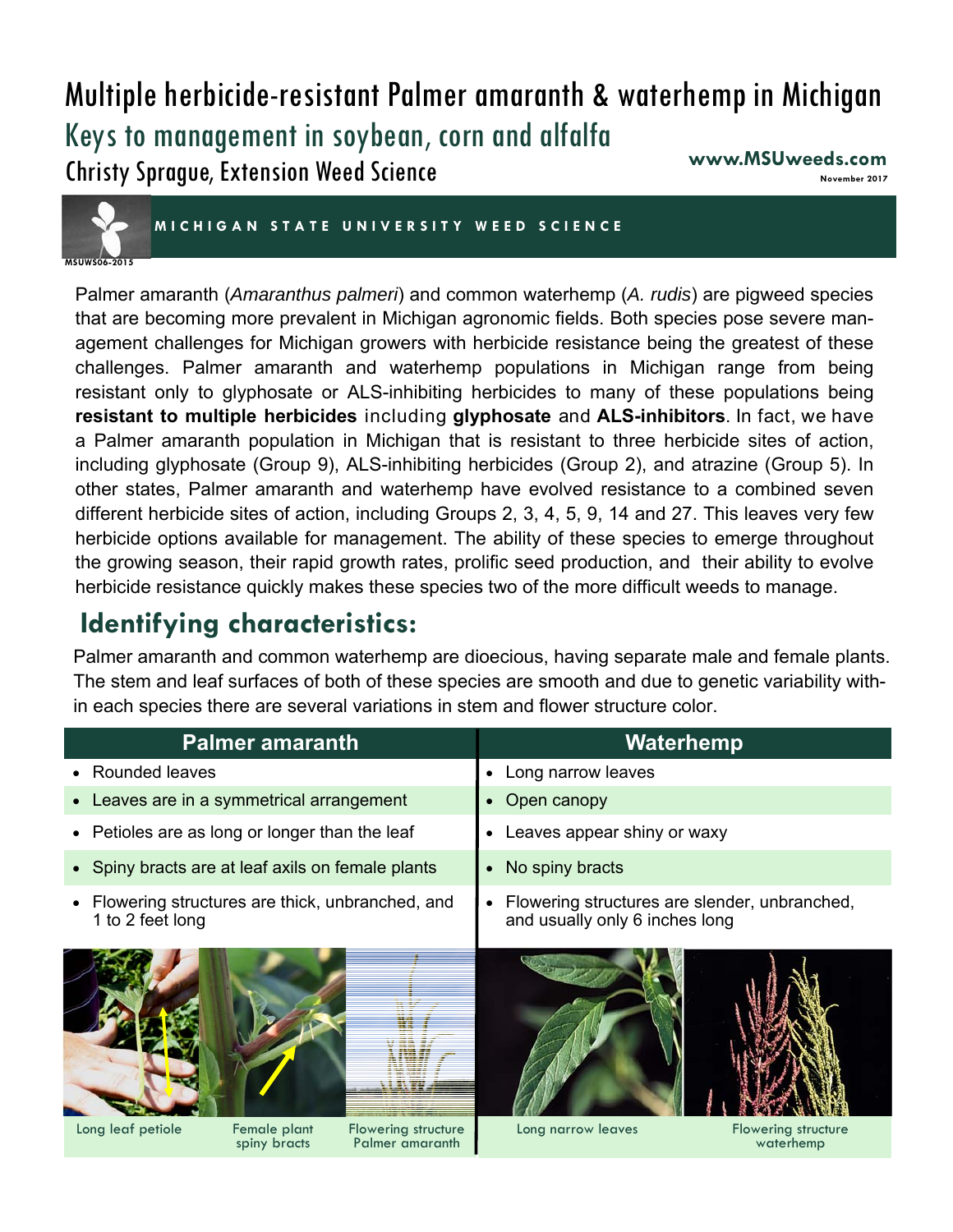## **Keys to successful management in soybean**

Proper identification and early detection of Palmer amaranth and waterhemp will improve the opportunities for successful management. While there are several differences between these species, management options in soybean are often similar. The following steps outline the strategies for the best management of multiple-resistant Palmer amaranth and common waterhemp in soybean.

## **Step 1: Consider planting LibertyLink soybean.**

Due to the limited postemergence herbicide options available, label restrictions, and lack of consistency observed with postemergence herbicides control of multiple-resistant Palmer amaranth and waterhemp is a challenge in Roundup Ready soybean. With LibertyLink soybean there is more flexibility in use rates and the number of Liberty applications that can be made.

### **Step 2: Start clean!!**

Make sure that all Palmer amaranth or common waterhemp plants are controlled with tillage or an effective burndown herbicide, i.e., Gramoxone or Liberty, prior to planting soybean.

### **Step 3: Effective soil-applied (PRE) herbicides are essential.**

Apply the *full-rate* of an effective soil-residual herbicide, prior to or soon after soybean planting. Valor and Fierce have been the most consistent control options. Valor XLT, Envive, Surveil and Trivence are also Valor (*flumioxazin*)-based products that have provided good control. Premixes that contain Spartan (*sulfentrazone*); Authority MTZ, Authority First/XL/MAXX/Assist, and Sonic have also shown some positive results. However, rates of these herbicides need to be equivalent to 8 fl oz/A of Spartan (0.25 lb ai/A of *sulfentrazone*). Adding *metribuzin* to Valor or Authority products (where allowed) may provide additional residual control of Palmer amaranth and waterhemp. Remember, higher rates of these herbicides also increase the likelihood for soybean injury.

### **Step 4: Timely postemergence herbicide applications.**

Proper timing is everything!! Postemergence herbicides must be applied before Palmer amaranth and waterhemp are 3-inches tall. In Roundup Ready soybean, Flexstar, Cobra, or Ultra Blazer should be used. Flexstar has been the most consistent of these herbicides for Palmer amaranth control. In LibertyLink soybean, use a minimum rate of 32 fl oz/A of Liberty. Spray coverage is essential with any of these herbicides, so a minimum of 15 gallons per acre of spray solution should be used. Once plants exceed 3-inches tall, control with any of these postemergence herbicides is substantially reduced.

### **Step 5: Residual product tank-mixtures with postemergence herbicides.**

A residual herbicide (i.e., Dual II Magnum, Warrant, Outlook, or Zidua) should be tank-mixed with the postemergence herbicide application. It is essential for the postemergence herbicide Flexstar, Cobra, Ultra Blazer, or Liberty (LibertyLink soybeans only) to have effective control of herbicide-resistant Palmer amaranth and waterhemp, since the residual herbicides will not control emerged plants. Prefix and Warrant Ultra are products where the postemergence herbicide Flexstar is premixed with residual herbicide.

## **Step 6: Additional postemergence herbicide applications if needed.**

Follow-up postemergence herbicide applications may be needed. Make these applications when plants are 3-inches or less. In Roundup Ready soybean if Flexstar was used in the first postemergence application, Cobra or Ultra Blazer are the only herbicide options remaining. If plants are larger than 3-inches you will have to use 12.5 fl oz/A of Cobra. The use of a methylated seed oil (MSO) as the adjuvant with these mixes may also improve control. In LibertyLink soybean, Liberty should be applied at rates ranging from 32 to 43 fl oz/A, depending on weed height.

### **Step 7: Additional measures to stop seed production.**

Additional cultural control measures, such as hand-weeding, should be implemented to prevent any remaining resistant Palmer amaranth and waterhemp plants from going to seed in the field, around field edges, or along ditch banks.



Financial support for this research was provided by the Michigan Soybean Promotion Committee. **Frought to you by**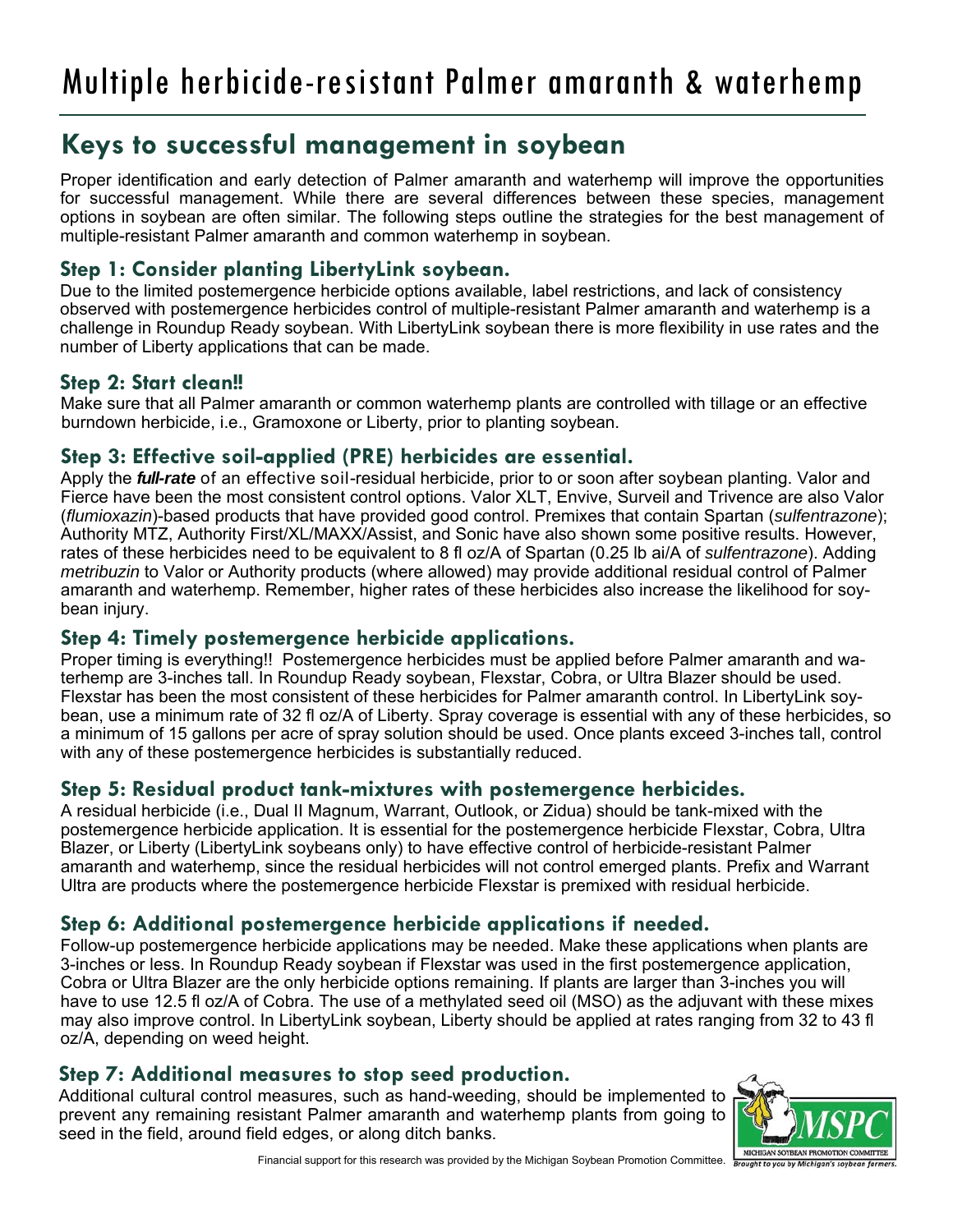# Multiple herbicide-resistant Palmer amaranth & waterhemp



Multiple herbicide -resistant Palmer amaranth in a MI seed corn field

## **Keys to successful management in corn**

Corn provides the best opportunity for management of Palmer amaranth and waterhemp. However, this can also be difficult since there are Palmer amaranth populations in Michigan that are not only resistant to glyphosate and ALSinhibiting herbicides, but also to atrazine. In order for management strategies to be effective, careful planning is needed. In addition, due to Palmer amaranth and waterhemp's propensity to evolve herbicide resistance, it is important not to rely solely on one herbicide site of action for management. In fields with threeway resistance only relying on one herbicide site of action such as the HPPDinhibiting (Group 27) herbicides like Callisto, Impact, or Laudis will quickly lead to additional resistances. The following steps should be followed to manage multiple-resistant Palmer amaranth and waterhemp in corn.

### **Step 1: Consider planting a Roundup Ready/LibertyLink stacked corn hybrid.**

While there are several postemergence herbicides available in corn that have some activity on Palmer amaranth and waterhemp, planting a Roundup Ready/LibertyLink stack provides one more additional site of action, Liberty, that can be used to help control resistant Palmer amaranth and waterhemp.

#### **Step 2: Plant into a clean seedbed.**

Control all emerged Palmer amaranth and waterhemp plants prior to planting corn.

### **Step 3: Two-pass (sequential) herbicide programs are needed.**

- *PRE:* Full-labeled rates of a minimum of **two effective herbicide sites of action** (Table 1) are required for initial control (i.e., Zidua + AAtrex).
- **POST:** Must be applied before plants are 3-inches tall and requires the use of at least **two effective POST herbicide sites of action** (Table 1). A Group 15 herbicide may also be tank-mixed for additional residual control.

### **Step 4: Hand-weed to eliminate any remaining resistant plants**

*Table 1.* Effective herbicides for management of glyphosate/ALS-resistant Palmer amaranth and waterhemp. No single herbicide active ingredient is 100% effective and a minimum of two effective herbicides are needed PRE and POST.

| Trade names*               | <b>Active ingredient</b> | Group #  | <b>Application timing</b> |  |
|----------------------------|--------------------------|----------|---------------------------|--|
| AAtrex, others**           | atrazine                 | 5        | PRE/POST                  |  |
| 2,4-D amine, several       | 2,4-D amine              | 4        | <b>POST</b>               |  |
| Clarity, (Status)          | dicamba (+ difluenzopyr) | $4(+19)$ | <b>POST</b>               |  |
| Liberty (LibertyLink corn) | glufosinate              | 10       | <b>POST</b>               |  |
| Dual II Magnum, Cinch      | s-metolachlor            | 15       | <b>PRE</b>                |  |
| <b>Harness</b>             | acetochlor               | 15       | <b>PRE</b>                |  |
| Zidua                      | pyroxasulfone            | 15       | <b>PRE</b>                |  |
| <b>Balance Flexx</b>       | isoxaflutole             | 27       | <b>PRE</b>                |  |
| Callisto                   | mesotrione               | 27       | <b>PRE/POST</b>           |  |
| Impact, Armezon            | topramezone              | 27       | <b>POST</b>               |  |
| Laudis                     | tembotrione              | 27       | <b>POST</b>               |  |

Consult the 2017 Weed Control Guide for Field Crops (E-434) for premixtures of these herbicide active ingredients and product restrictions. DO NOT apply more than a maximum of 2 lb ai/A per application or 2.5 lb ai/A total of atrazine for all applications per season.

**Corn Marketing Prog** 

\*\* If Palmer amaranth is resistant to atrazine, herbicides with other **effective** sites of action are required.

Financial support for corn research was provided by the Michigan Corn Marketing Program.

"CORN PROVIDES THE BEST **OPPORTUNITY** FOR MANAGEMENT OF MULTIPLE-RESISTANT PALMER AMARANTH AND WATERHEMP."